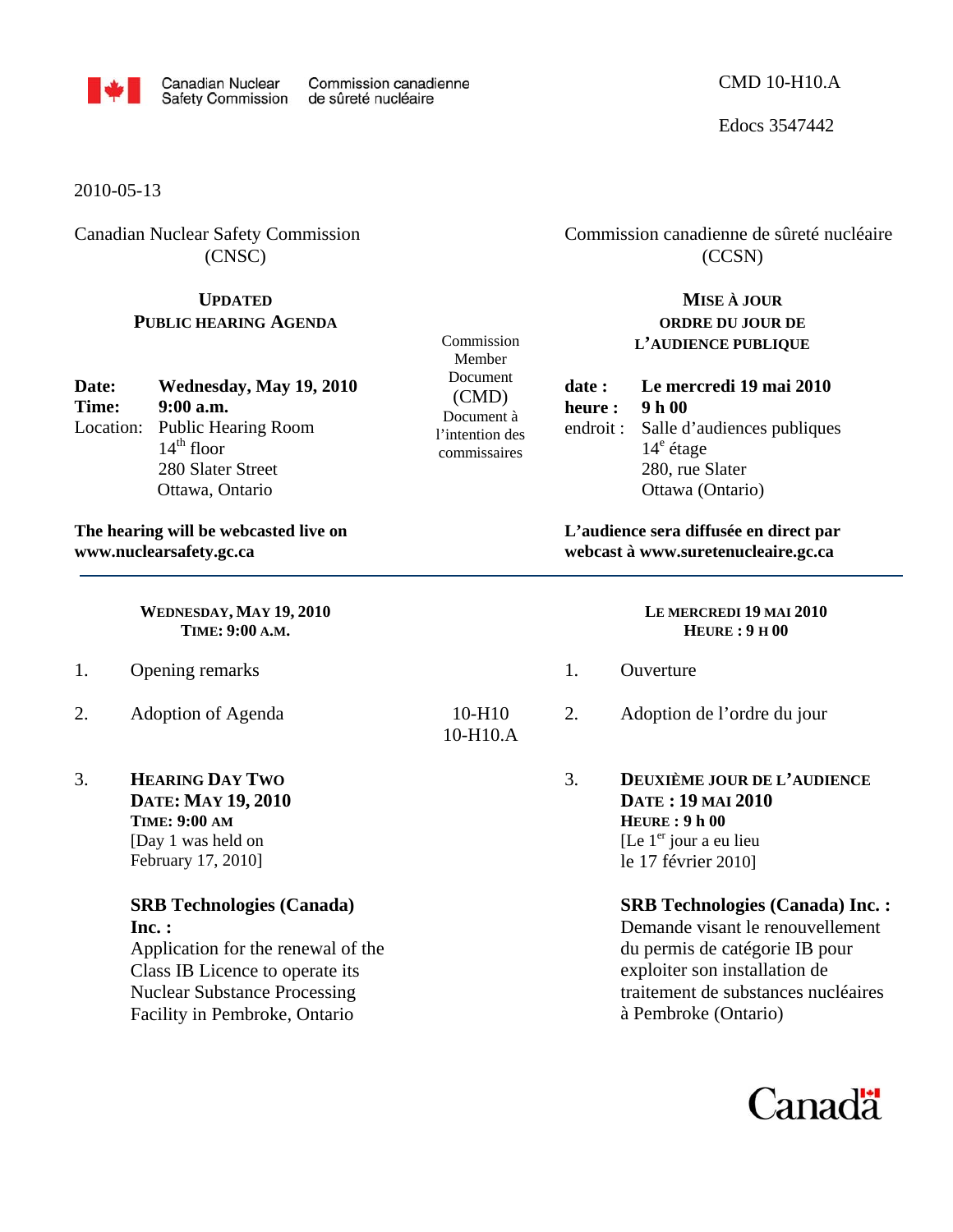- 2 - CMD 10-H10.A

• Oral presentation by SRB Technologies (Canada) Inc. **10-H5.1B 10-H5.1C**  • Exposé oral par SRB Technologies (Canada) Inc. • Oral presentation by CNSC staff 10-H5.C • Exposé oral par le personnel de la CCSN • Oral presentation by the Concerned Citizens of Renfrew County 10-H5.2A **10-H5.2B**  • Exposé oral par Concerned Citizens of Renfrew County • Oral presentation by Linda Harvey 10-H5.3 **10-H5.3A**  • Exposé oral par Linda Harvey • Oral presentation by Janet McNeill 10-H5.5 • Exposé oral par Janet McNeill • Oral presentation by the International Institute of Concern for Public Health (IICPH) 10-H5.6 **10-H5.6A**  • Exposé oral par l'International Institute of Concern for Public Health (IICPH) • Oral presentation by Trevor J. Schwan 10-H5.4 **10-H5.4A**  • Exposé oral par Trevor J. Schwan • Oral presentation by The First Six Years 10-H5.7 • **10-H5.7A**  Exposé oral par The First Six Years • Oral presentation by Valence Young 10-H5.8 **10-H5.8A**  • Exposé oral par Valence Young • Oral presentation by the Council of Canadians 10-H5.16 • Exposé oral par le Conseil des canadiens • Oral presentation by Prevent Cancer Now 10-H5.44 **10-H5.44A**  • Exposé oral par Prevent Cancer Now • Written submission from Venetia Crawford 10-H5.9 • Mémoire de Venetia Crawford • Written submission from Beatrice Biederman 10-H5.10 • Mémoire de Beatrice Biederman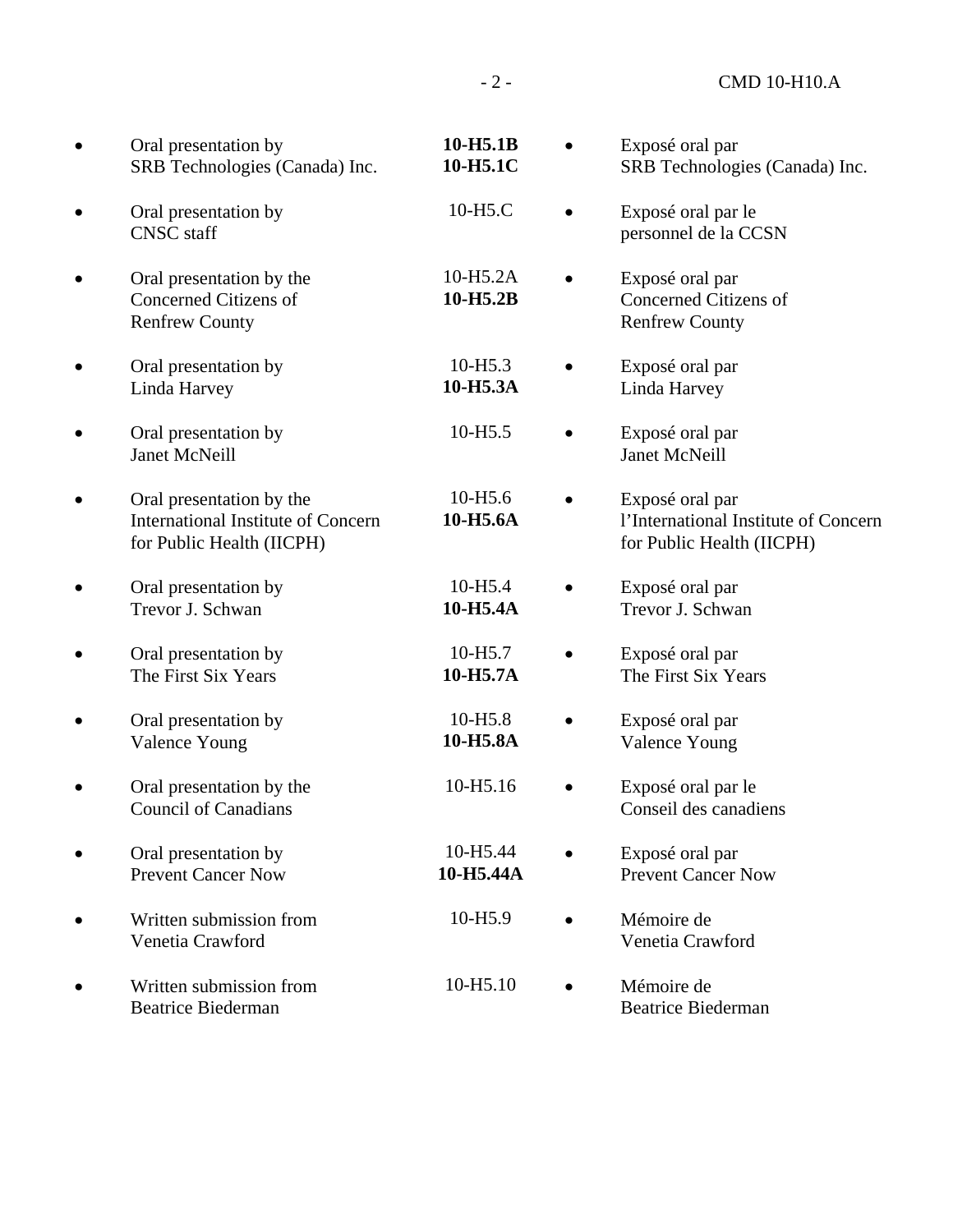| $\bullet$ | Written submission from<br>Linda Reiche                                                          | 10-H5.11             | Mémoire de<br>Linda Reiche                                                                          |
|-----------|--------------------------------------------------------------------------------------------------|----------------------|-----------------------------------------------------------------------------------------------------|
| ٠         | Written submission from<br>Marc Letellier                                                        | 10-H <sub>5.12</sub> | Mémoire de<br>Marc Letellier                                                                        |
|           | Written submission from<br>Lynne Epps                                                            | 10-H5.13             | Mémoire de<br>Lynne Epps                                                                            |
|           | Written submission from<br>John Yakabuski, M.P.P.<br>Renfrew-Nipissing-Pembroke                  | 10-H5.14             | Mémoire de<br>John Yakabuski, député,<br>Renfrew-Nipissing-Pembroke                                 |
|           | Written submission from<br>Mayor Ed Jacyno,<br>City of Pembroke                                  | 10-H <sub>5.15</sub> | Mémoire du<br>Maire Ed Jacyno,<br>ville de Pembroke                                                 |
|           | Written submission from<br>KoolTemp-Valley Refrigeration Ltd.                                    | 10-H5.17             | Mémoire de<br>KoolTemp-Valley Refrigeration Ltd.                                                    |
|           | Written submission from<br>Kathrin Winkler                                                       | 10-H5.18             | Mémoire de<br>Kathrin Winkler                                                                       |
| ٠         | Written submission from<br>Terry Lapierre,<br>Chief Administrative Officer,<br>City of Pembroke  | 10-H5.19             | Mémoire de<br>Terry Lapierre,<br>Agent administratif principal,<br>ville de Pembroke                |
|           | Written submission from<br>Lorraine Luckovitch                                                   | 10-H5.20             | Mémoire de<br>Lorraine Luckovitch                                                                   |
|           | Written submission from<br>Betalight B.V.                                                        | 10-H5.21             | Mémoire de<br>Betalight B.V.                                                                        |
| ٠         | Written submission from<br><b>Renfrew County United Way</b>                                      | 10-H5.22             | Mémoire de<br><b>Renfrew County United Way</b>                                                      |
|           | Written submission from<br>Colleen Sauriol, Manager,<br>Planning & Building,<br>City of Pembroke | 10-H5.23             | Mémoire de<br>Colleen Sauriol, gestionnaire,<br>Planification et construction,<br>Ville de Pembroke |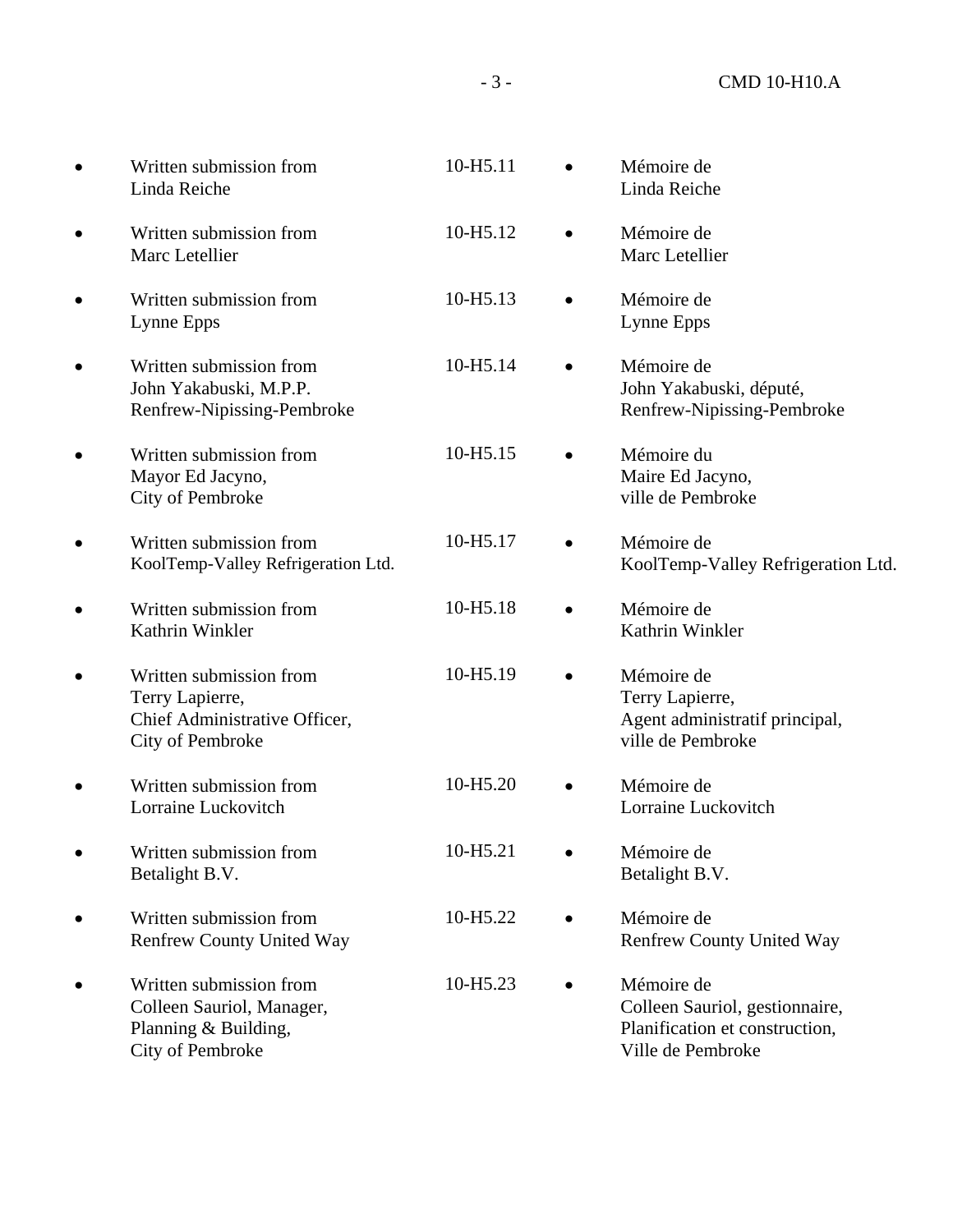- 4 - CMD 10-H10.A

|           | Written submission from<br>Virginia Monteleone                               | 10-H5.24 |           | Mémoire de<br>Virginia Monteleone                               |
|-----------|------------------------------------------------------------------------------|----------|-----------|-----------------------------------------------------------------|
| ٠         | Written submission from<br>Seiler Instrument &<br>Manufacturing Company Inc. | 10-H5.25 |           | Mémoire de<br>Seiler Instrument & Manufacturing<br>Company Inc. |
|           | Written submission from<br>Signtex Inc Lighting                              | 10-H5.26 |           | Mémoire de<br>Signtex Inc Lighting                              |
|           | Written submission from<br>Gary Amyotte                                      | 10-H5.27 |           | Mémoire de<br>Gary Amyotte                                      |
|           | Written submission from<br>Bev Bergin                                        | 10-H5.28 |           | Mémoire de<br>Bev Bergin                                        |
|           | Written submission from<br>Kris and Robin Bouchard                           | 10-H5.29 |           | Mémoire de<br>Kris et Robin Bouchard                            |
|           | Written submission from<br>Cusinda Bryden                                    | 10-H5.30 |           | Mémoire de<br>Cusinda Bryden                                    |
|           | Written submission from<br><b>Tony Contant</b>                               | 10-H5.31 |           | Mémoire de<br><b>Tony Contant</b>                               |
|           | Written submission from<br>Robert and Beth Cotnam                            | 10-H5.32 |           | Mémoire de<br>Robert et Beth Cotnam                             |
|           | Written submission from<br><b>Rachel Fleury</b>                              | 10-H5.33 |           | Mémoire de<br><b>Rachel Fleury</b>                              |
| $\bullet$ | Written submission from<br>Genny Gravelle                                    | 10-H5.34 | $\bullet$ | Mémoire de<br>Genny Gravelle                                    |
|           | Written submission from<br>Darlene Lafrance                                  | 10-H5.35 | $\bullet$ | Mémoire de<br>Darlene Lafrance                                  |
|           | Written submission from<br>Justine Lafrance                                  | 10-H5.36 | $\bullet$ | Mémoire de<br>Justine Lafrance                                  |
|           | Written submission from<br>John and Marcail Macgillivray                     | 10-H5.37 |           | Mémoire de<br>John et Marcail Macgillivray                      |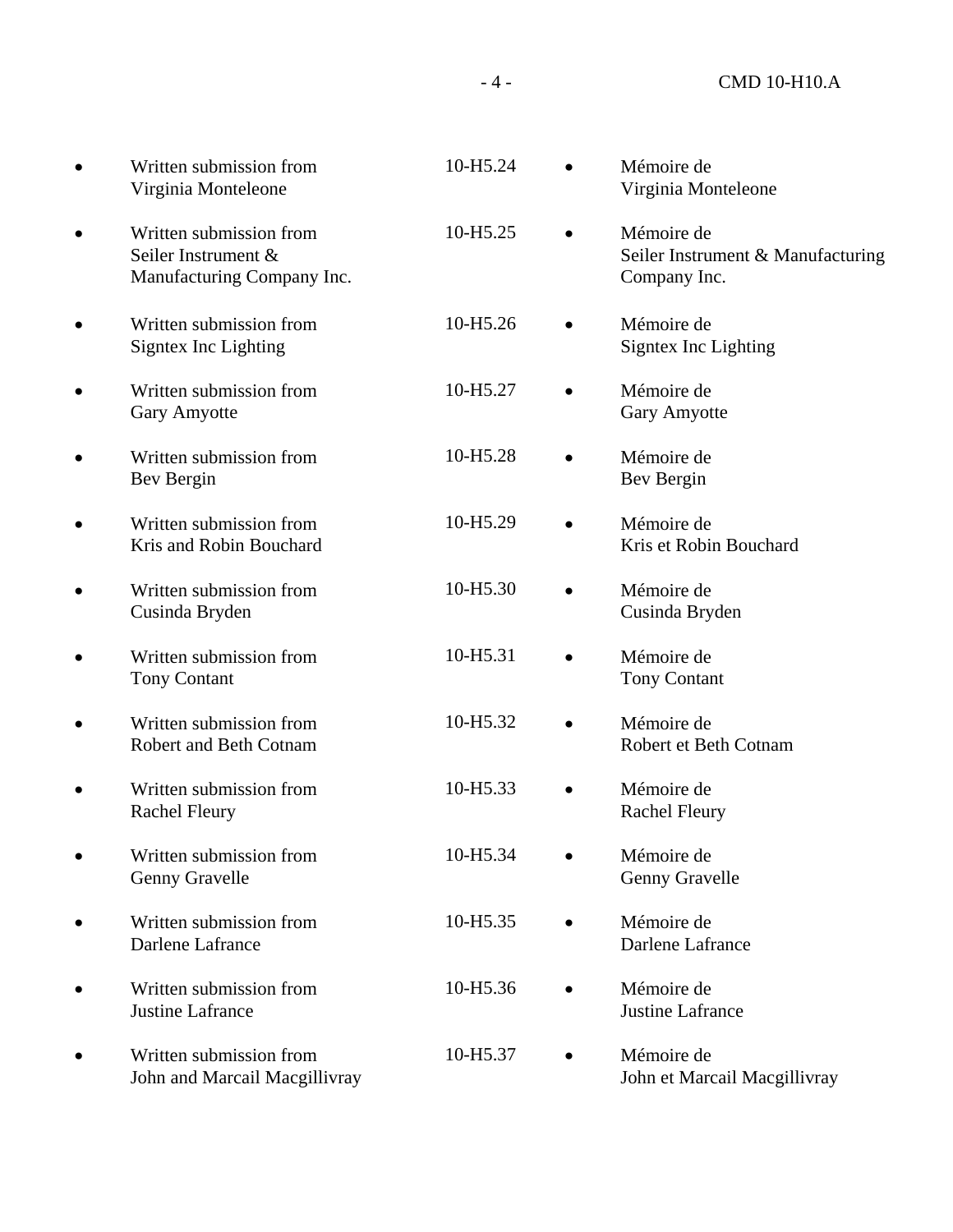| Written submission from<br>Kathleen and Lloyd Moss                                              | 10-H5.38 | Mémoire de<br>Kathleen et Lloyd Moss                                              |
|-------------------------------------------------------------------------------------------------|----------|-----------------------------------------------------------------------------------|
| Written submission from<br><b>Stephen Blok</b>                                                  | 10-H5.39 | Mémoire de<br>Stephen Blok                                                        |
| Written submission from<br>Kathleen Hoffman                                                     | 10-H5.40 | Mémoire de<br>Kathleen Hoffman                                                    |
| Written submission from<br>Josef Allen                                                          | 10-H5.41 | Mémoire de<br>Josef Allen                                                         |
| Written submission from<br>Anthony Corriveau                                                    | 10-H5.42 | Mémoire de<br><b>Anthony Corriveau</b>                                            |
| Written submission from<br>Andre R. Pellerin and family                                         | 10-H5.43 | Mémoire de<br>Andre R. Pellerin et famille                                        |
| Written submission from<br>Cheryl Gallant, MP<br>Renfrew-Nipissing-Pembroke                     | 10-H5.45 | Mémoire de<br>Cheryl Gallant, députée<br>Renfrew-Nipissing-Pembroke               |
| Written submission from the<br><b>Canadian Association of</b><br>Physicians for the Environment | 10-H5.46 | Mémoire de la<br><b>Canadian Association of Physicians</b><br>for the Environment |
| Written submission from<br>Larry TerMarsch                                                      | 10-H5.47 | Mémoire de<br>Larry TerMarsch                                                     |
| Written submission from<br>Patricia Seawright                                                   | 10-H5.48 | Mémoire de<br>Patricia Seawright                                                  |
| Written submission from<br>898702 Ontario Inc.                                                  | 10-H5.49 | Mémoire de<br>898702 Ontario Inc.                                                 |
| Written submission from the<br>Pembroke Fire Department                                         | 10-H5.50 | Mémoire du<br>Services des incendies de Pembroke                                  |
| Written submission from the<br>Steel Fire Equipment Ltd.                                        | 10-H5.51 | Mémoire de<br>Steel Fire Equipment Ltd.                                           |
| Written submission from the<br>Wild Sales Company, Inc.                                         | 10-H5.52 | Mémoire de<br>Wild Sales Company, Inc.                                            |